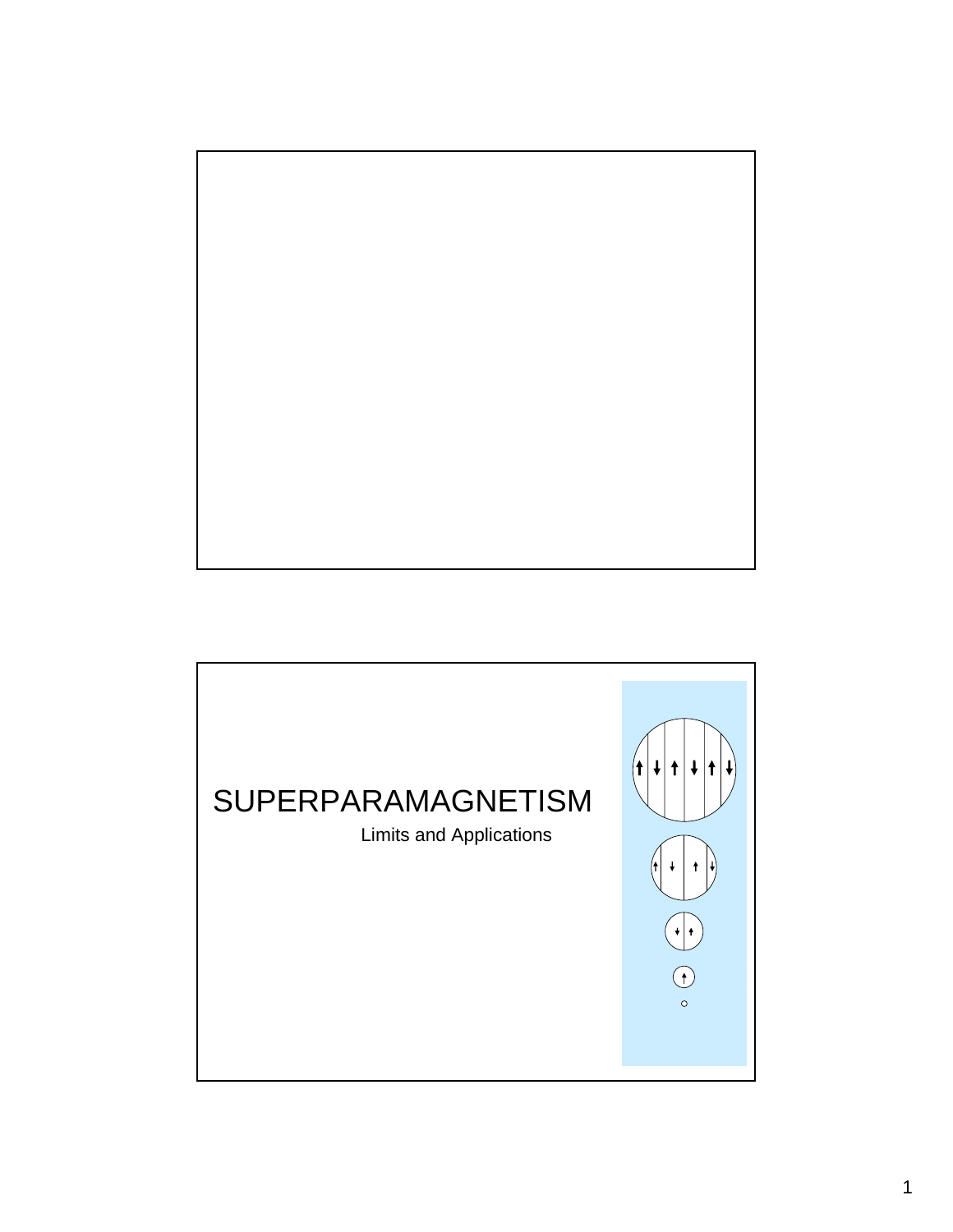

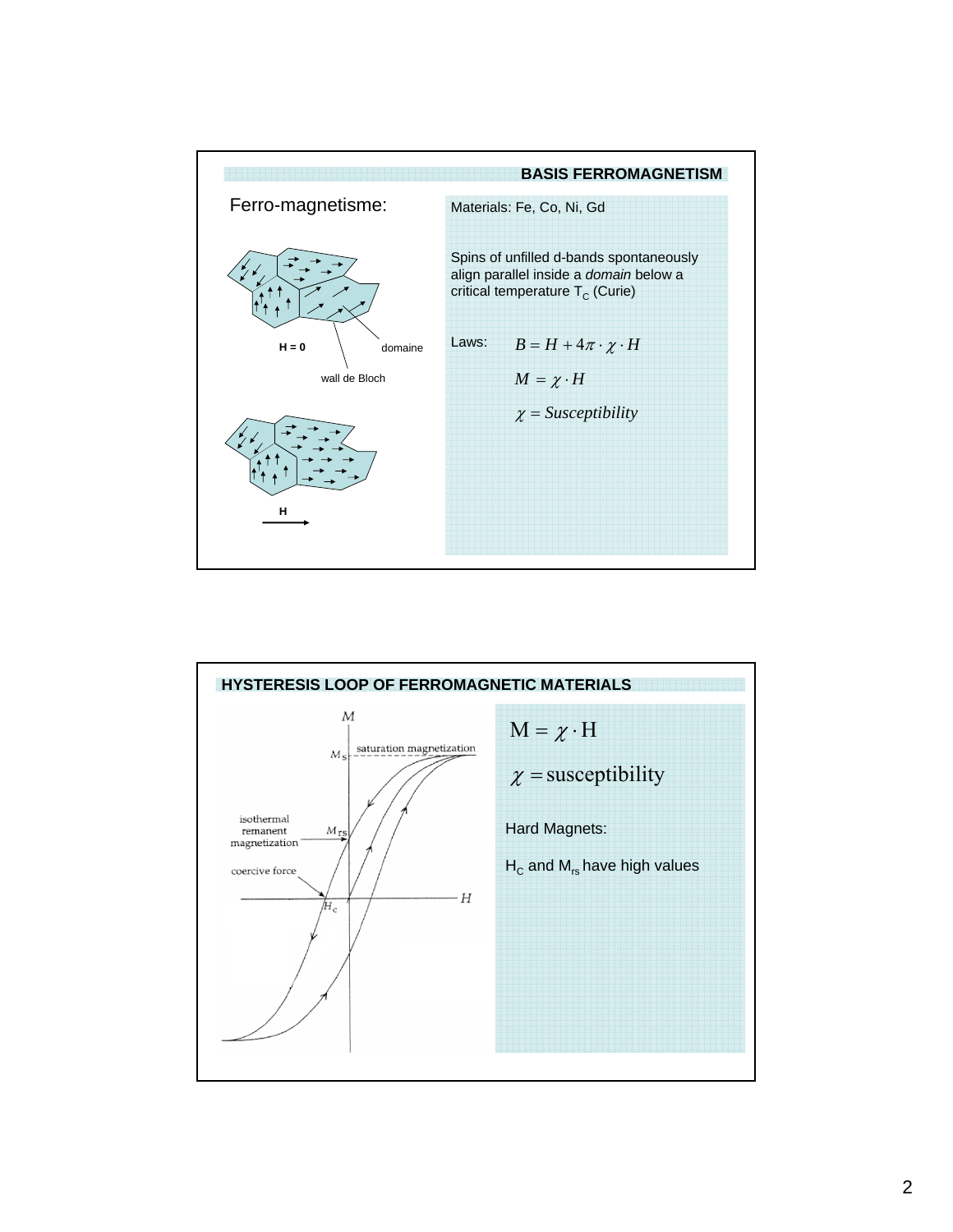

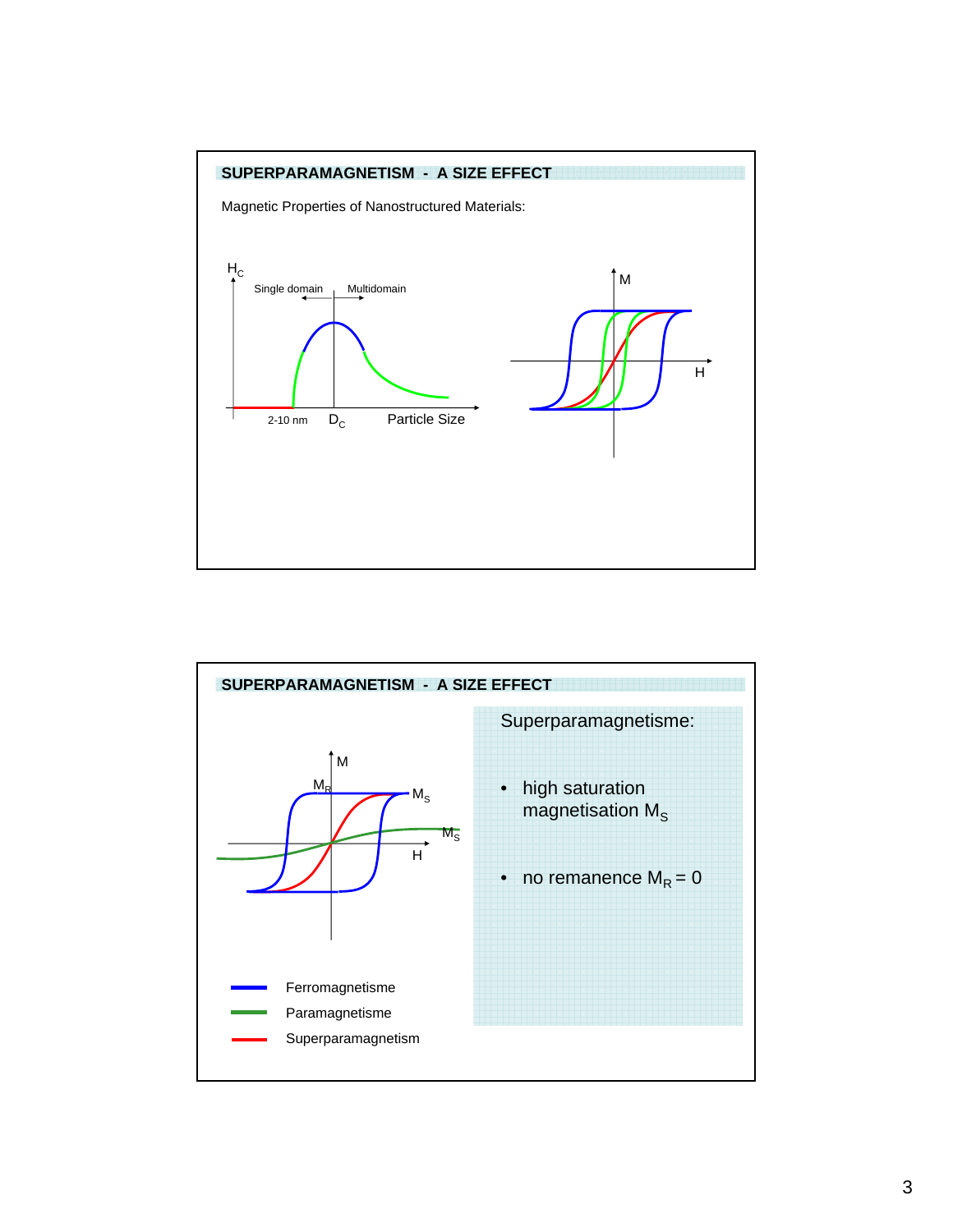

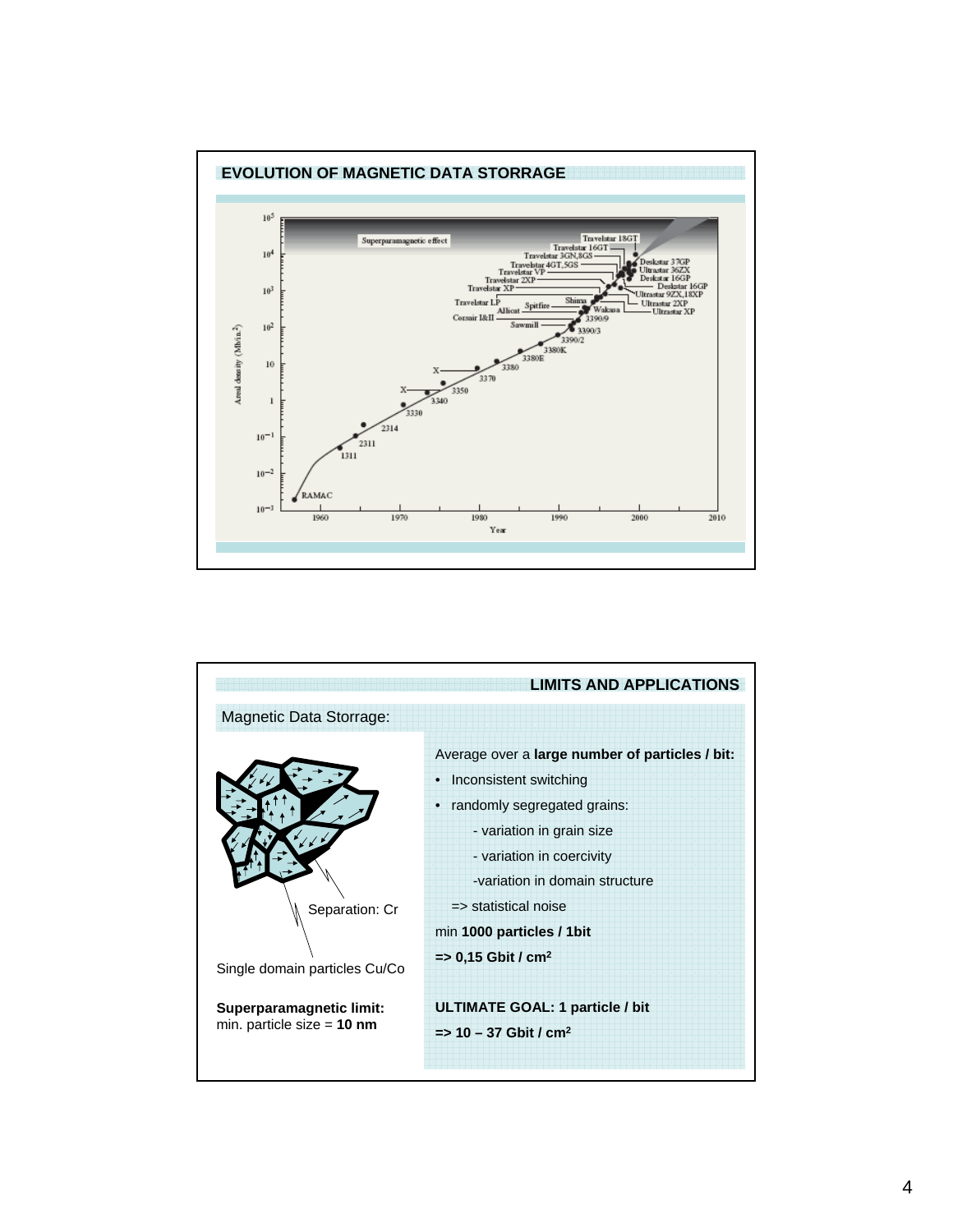

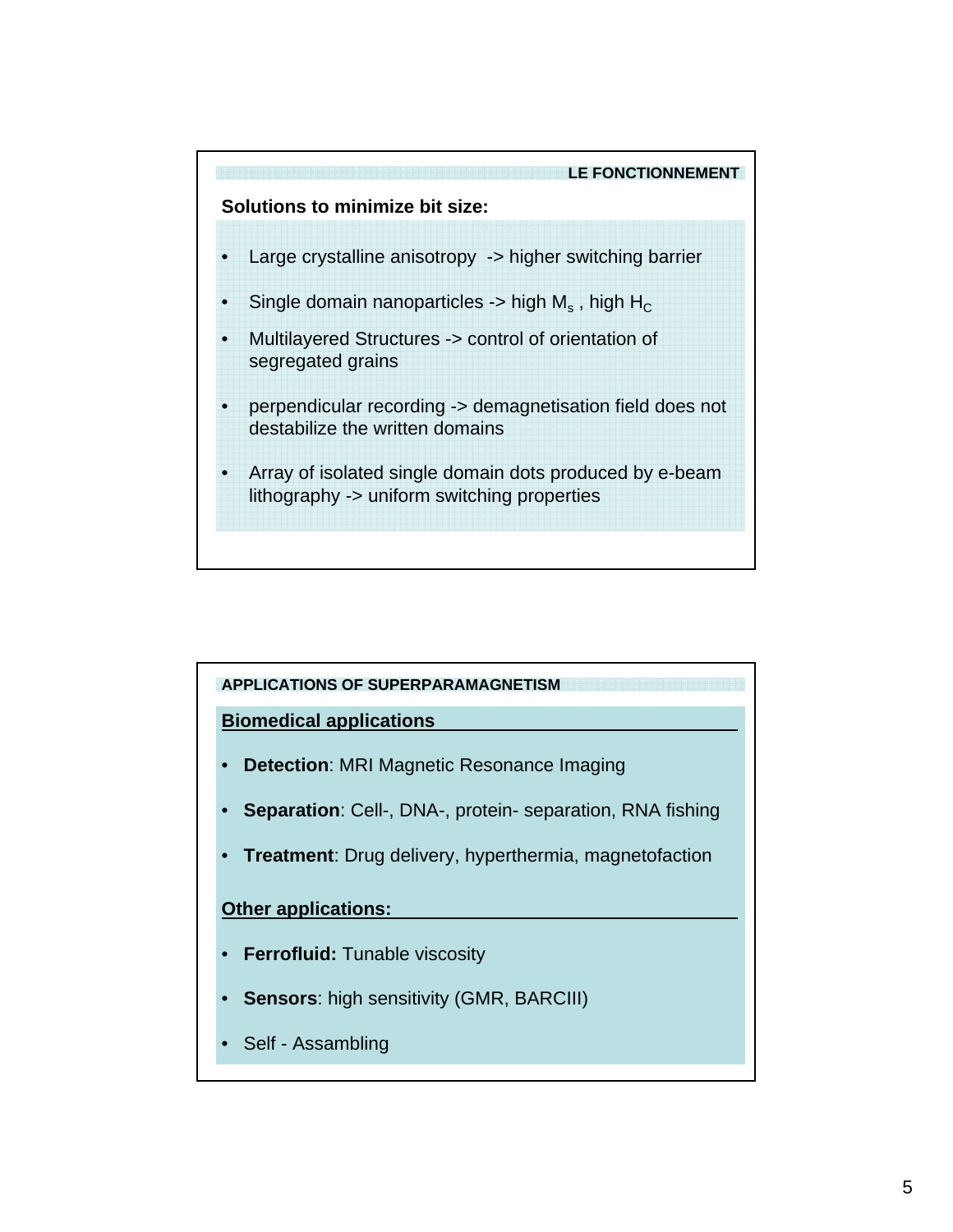

|              | <b>APPLICATIONS</b>                                                                         |
|--------------|---------------------------------------------------------------------------------------------|
| Hyperthermia | Therapeutic effect on several types of tumours                                              |
|              | Injection of superparamagnetic nanoparticles                                                |
|              | translocation of the particles to the tumour                                                |
|              | uptake of the nanoparticles by cancerous cells                                              |
|              | application of an external alternative magnet field                                         |
|              | $\rightarrow$ provides energy for the magnetic moments to change<br>magnetisation direction |
|              | $\rightarrow$ Superparamagnetic relaxation: dissipated energy = heat                        |
|              | Cancerous cells have higher temperature senstivity than<br>healthy cells                    |
|              | No danger of thrombosis, no remanent magnetisation!                                         |